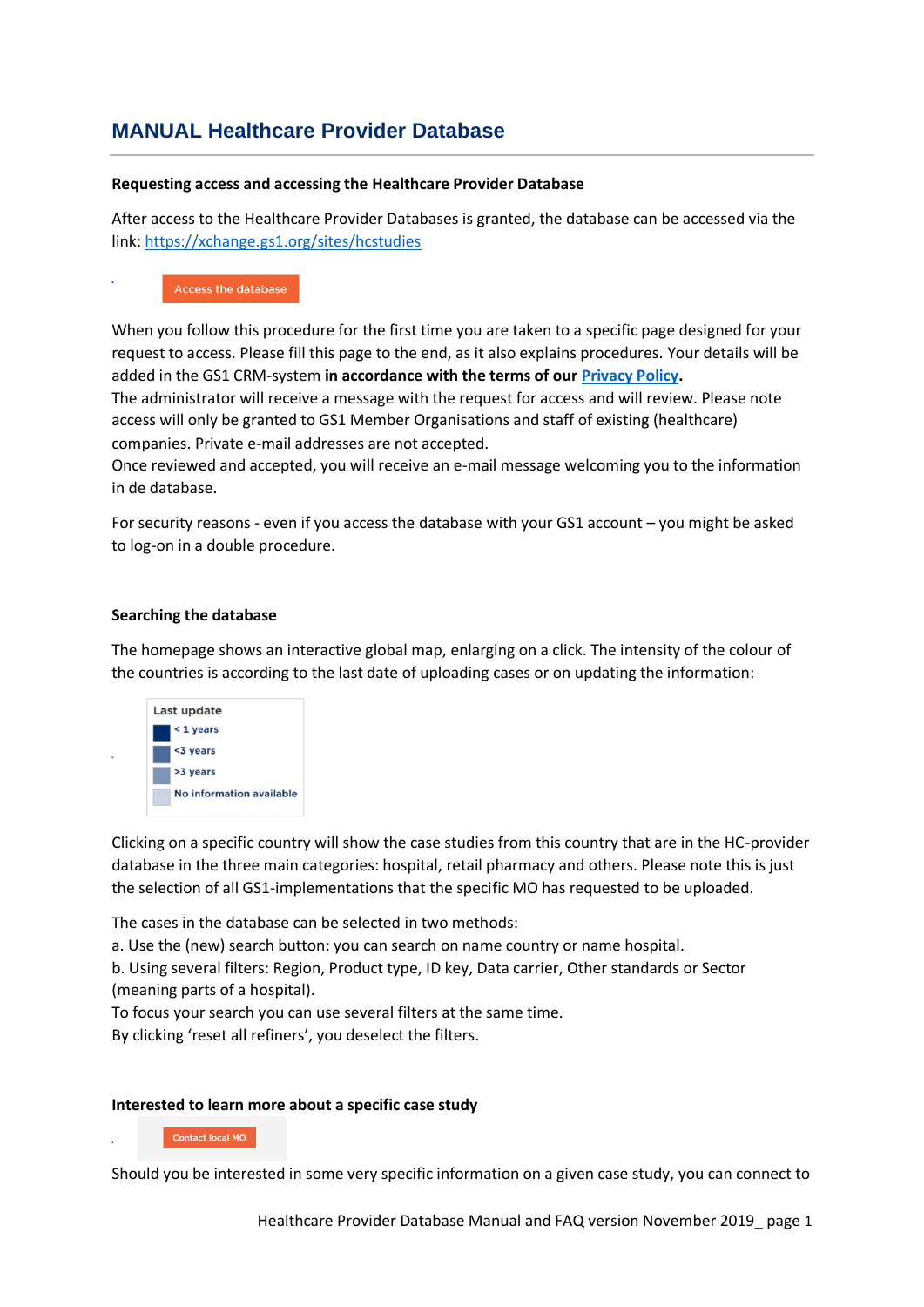the GS1 member organisation (MO) in the specific country using the button at the bottom of the page after which a list with all MO's will appear. This button will show on the page of each specific case study.

#### **Creating new cases**

The aim of the database is to share GS1 implementation cases in the healthcare provider environment from a multitude of countries, using several types of GS1 standards and GS1 identifiers. The purpose is to offer a learning platform by sharing examples, so stakeholders in healthcare can study why, how, when and with which benefits GS1 implementations were started. The information in this database is static as it requires manual entry and is correct for the specific time of uploading. Even is learning is possible from older cases, the database is most relevant for stakeholders looking for examples if the information is accurate and updated and if new cases are added.

If you know of an implementation case study to share, you are invited to upload this case to the database. Information will be reviewed after which you will receive a message when your case study is published. You might also receive an additional question before publishing. Ownership of the case remains with the GS1 MO or with the healthcare provider responsible for the uploading.

Steps in the process of uploading / creating a new case:

**Step 1:** Access the database:<https://xchange.gs1.org/sites/hcstudies>

**Step 2:** Open the relevant new page:

Create a new case study

**Step 3:** Title: name of the hospital / healthcare provider, as this field shows in the search. Optional: and only if you prefer followed by a short title. New implementations for the same hospital/healthcare provider could either be updated in existing case studies (the modified date will show), or add to the name of the hospital in the title a number '2', '3', or 'update'. Click on enter.

**Step 4:** Summary: this text should attract and inform the reader.

Summary

Best is to start with the name of the hospital / healthcare provider, followed by country and some specifics, like number of beds, type of hospital, and specific type of care delivered. For the reader it will be helpful if dates/years are mentioned in the text, to give an indication of the length of an implementation process.

Headlines of type of implementation (pharmaceuticals, medical devices, etc.) explaining why, how and what of the implementation. Which (major) issues were faced and how were these addressed? What are the results and benefits of the implementation, for patient safety and for business and logistics? If any, which relevant stakeholders were needed for the implementation? Finally are any next steps planned and if so which? Any learnings or advice you want to share from your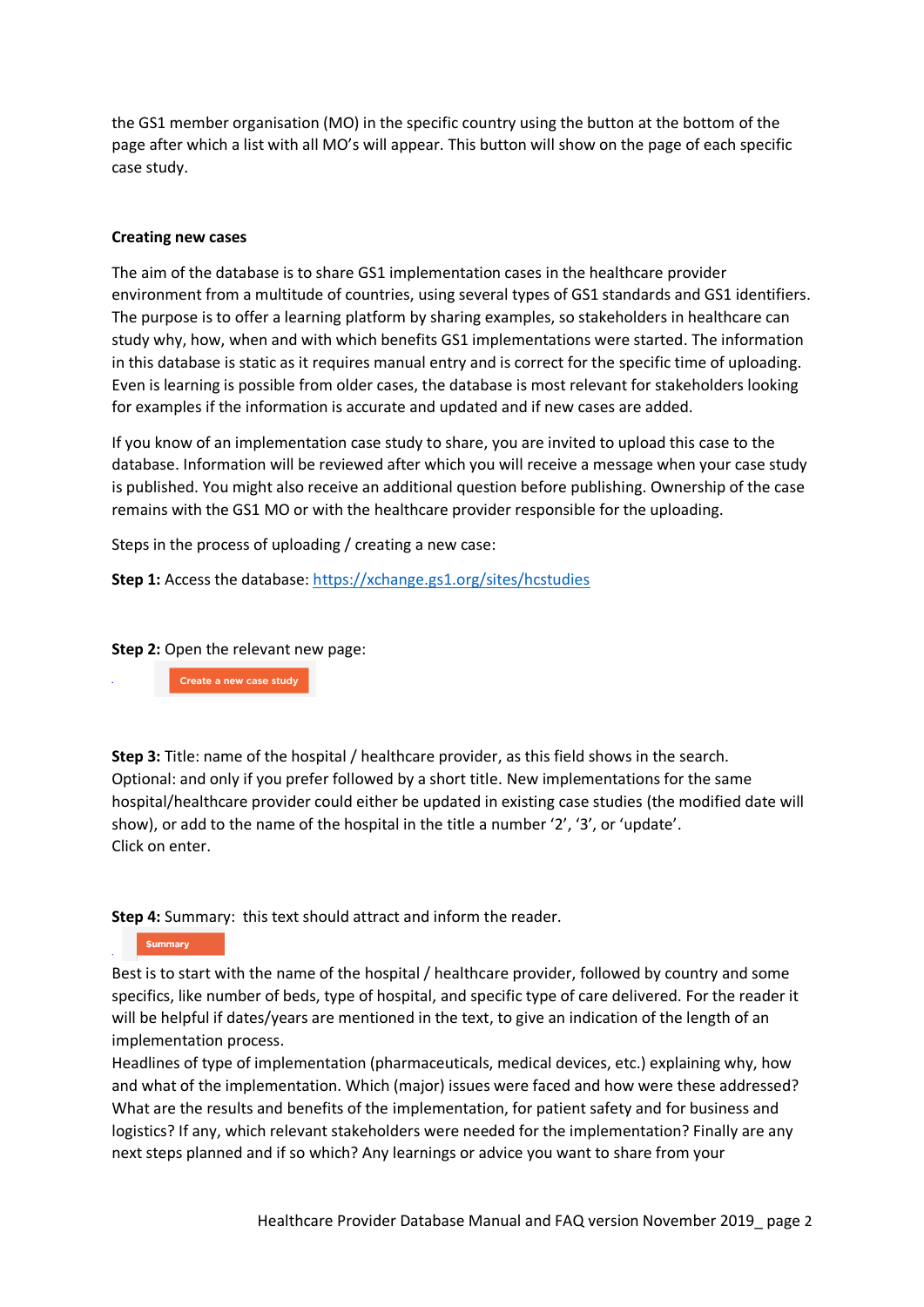implementation? When completed: click on enter.

### **Step 5:** Sectors:

#### Sectors

This part is to show in which part of the hospital / healthcare provider organisation (called sector) the implementation was done and the focus. This can be in one or in several sectors.

A folding out menu will show: select applicable sector and click on select; then unfold the sector and select the focus. Each relevant focus needs to be selected to eventually show in the final presentation.

When finished all sectors and focus areas, click on OK.

**Step 6:** Details on healthcare provider, region, country, city, etc.

Select hospital, retail pharmacy, or add your text if different.

Select Region (from button on the right) and then unfold to select Country. You can also type in the name of the country. Finish with OK.

Type the name of the city and if applicable add the number of locations involved.

Then select 'identification product type'.

Select the state of the work (pilot, rolled out or completed).

If applicable - to finalize this part – you can mark if a GS1 traceability audit has been done.

### **Step 7: Benefits seen: Free text.**

**Benefits seen** 

Summarise listing the benefits resulting from the implementation.

# **Step 8:** Measureable Outcomes / Figures: free text

**Measureable Outcomes / Figures** 

Any implementation should be monitored to explain the benefits in outcome.

If possible, list the 'hard data', as these will be self-explaining for the reader. If you have no hard data yet, you can add these at any time in future. Then please note: will follow, as it is required to add text to this field.

# **Step 9:** Identifier keys: pre-set list

**ID Keys** 

Click on the identifiers that are part of this implementation.

If you want to add any other, you can add text at 'specify your own'. Please note if you want to add more than one item use do not click on 'enter', please use the '&'-symbol followed by your next item. Click on 'enter' when done.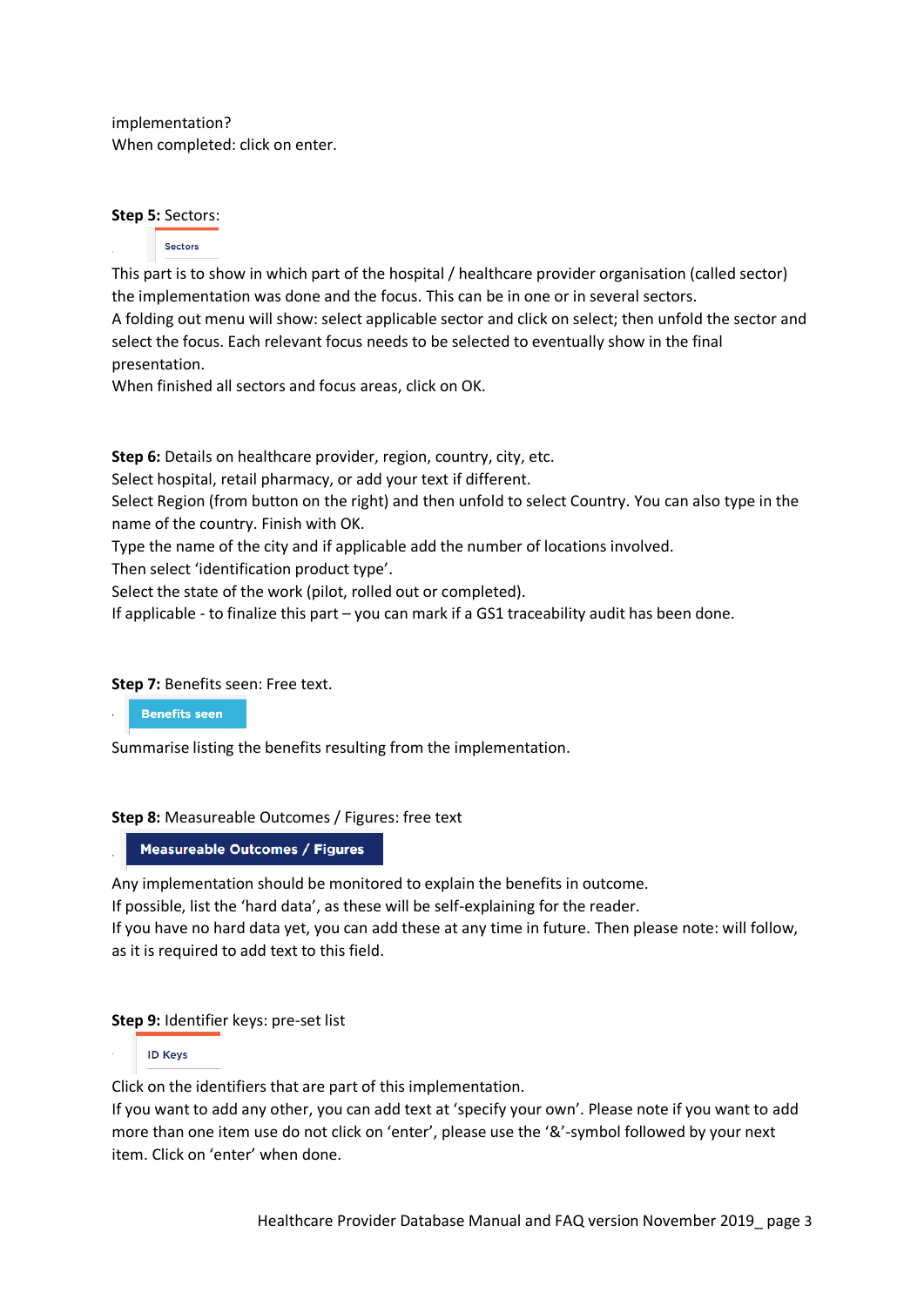**Step 10:** Data carriers: pre-set list with GS1 data carriers

**Data carriers** 

Click on the GS1 data-carriers that are used in this implementation.

If you want to add any other you can add text at 'specify your own'. Please note if you want to add more than one item use & followed by your next item.

**Step 11:** Other GS1 Standards: pre-set list with other GS1 standards

If applicable click on the correct one(s).

If you want to add any other you can add text at 'specify your own'. Please note if you want to add more than one item use & followed by your next item.

**Step 12:** Source type and reference material



To support the information, any document, presentation or video (source of reference) explaining the above information should be added.

In the section reference you can type the 'source', if multiple do use '&' followed by the next 'source'.

The reference material can be uploaded in the section Files.

Finally to section Comments: this is any comment you want to add for the administrator, who will review your case before publishing. This is the only part that will not be visible after publishing.

Thank you, your case is now almost ready for sharing with the Global Healthcare Community! After you entered your case in the HC-Provider database, an automated message will be send to the administrator for the needed review. After the review you will be informed of any additional questions, or of the publishing of the case-study.

# **Frequently Asked Questions**

### **What is the GS1 Healthcare Provider Database?**

This database provides information from all around the globe about known hospital and retail pharmacy case implementations using GS1 standards for healthcare product identification, patient and care provider identification and location identification.

It also provides information related to hospitals using GS1 standards for recording event based information and ensuring track and trace. The database is a tool to assist assuring implementation of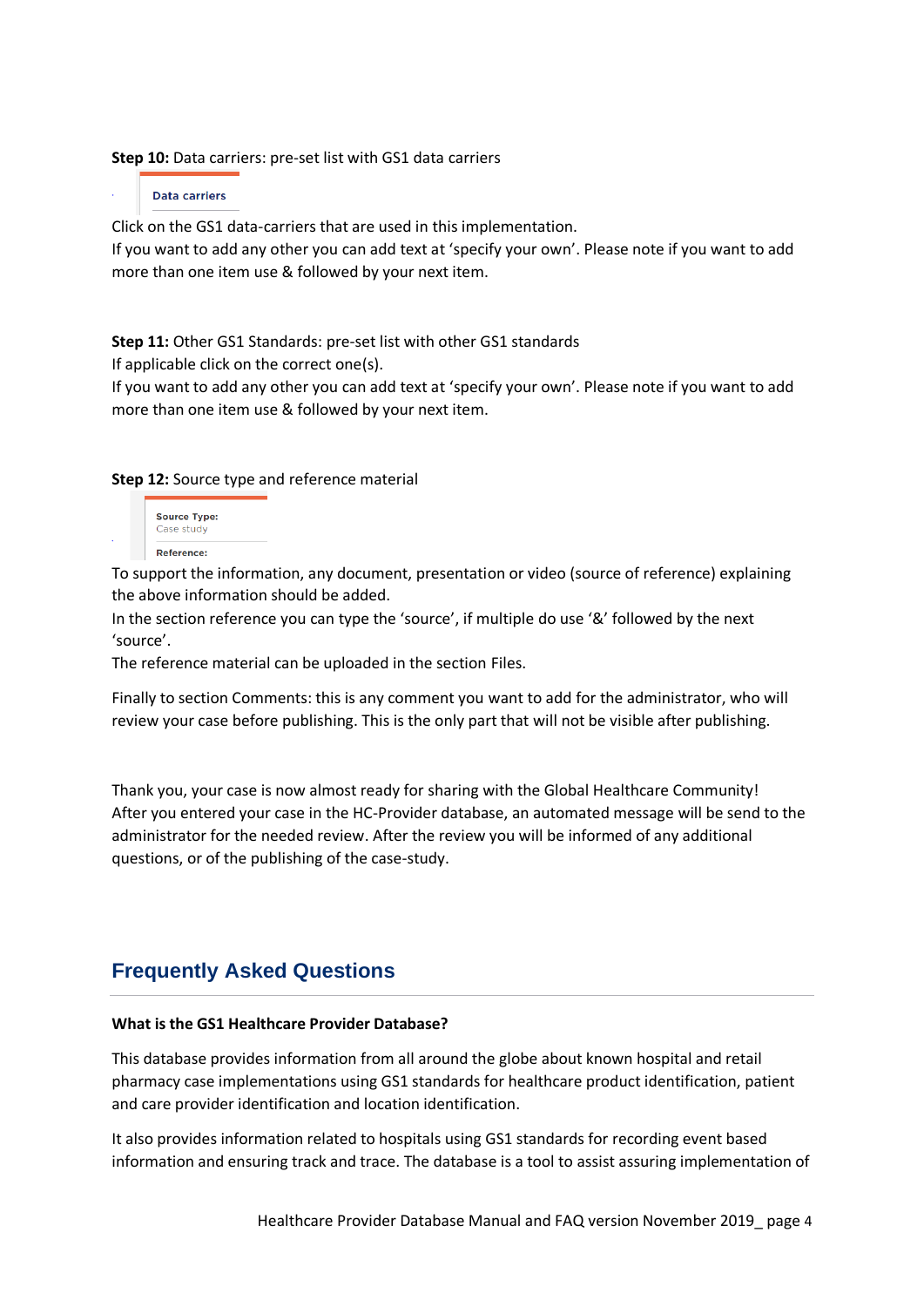the 5 patient rights in hospitals and pharmaceutical care and to support patient safety all over the world.

The database contains information received from the international network of (112) GS1 Member Organisations (MOs), healthcare providers across the world, members of the global GS1 Healthcare community, and other stakeholders involved in the Healthcare sector.

### **Who can access the GS1 Healthcare Provider Database?**

To access the healthcare provider database, you can request access via the GS1 Healthcare webpage: [https://www.gs1.org/healthcare/implementation/provider-database.](https://www.gs1.org/healthcare/implementation/provider-database) In principal this data source is available for all stakeholders in healthcare.

## **Which kind of information can I find in the database?**

In the database you find case studies and the relevant reference materials, such as articles, slides or a video from known hospital and retail pharmacy case implementations using GS1 standards for identification and traceability.

## **Where does the information in the GS1 Healthcare Provider Database come from?**

The information comes from the worldwide network of (112) GS1 Member Organisations, members of the global GS1 Healthcare community, or directly from healthcare providers.

## **Can I share information from the GS1 Healthcare Provider Database?**

If you have access to the database, you can share information from the database internally with your colleagues. Please do not share information from the database with people from outside your organisation.

### **Can hospitals have access to the database?**

Yes, all the healthcare stakeholders including hospitals can request to have access to the database.

### **Do I need a GCP (GS1 company prefix) to access the database?**

You don't have to get a GCP to register to the database. In order to access the database, all you need is to request access by using your company-mail address.

However, if you need a GCP, please feel free to contact our local member organisation (MO) in your country: http://www.gs1.org/contact

### **Can I update an old case study or upload a new one?**

If you have access to the database, you can update an old case study or upload a new file from your own country. Your proposal to change will be published after approval.

# **If I made a mistake when uploading or updating a case study, can I make some changes before it's published?**

All the new case studies and changes will be approved by the administrator before being published. You can always modify the content you submitted before it gets published. If you are the person/organisation responsible for a case study, you can of course request to adjust information in published cases should that be necessary.

# **Who should I contact if I want to know more about the case studies?**